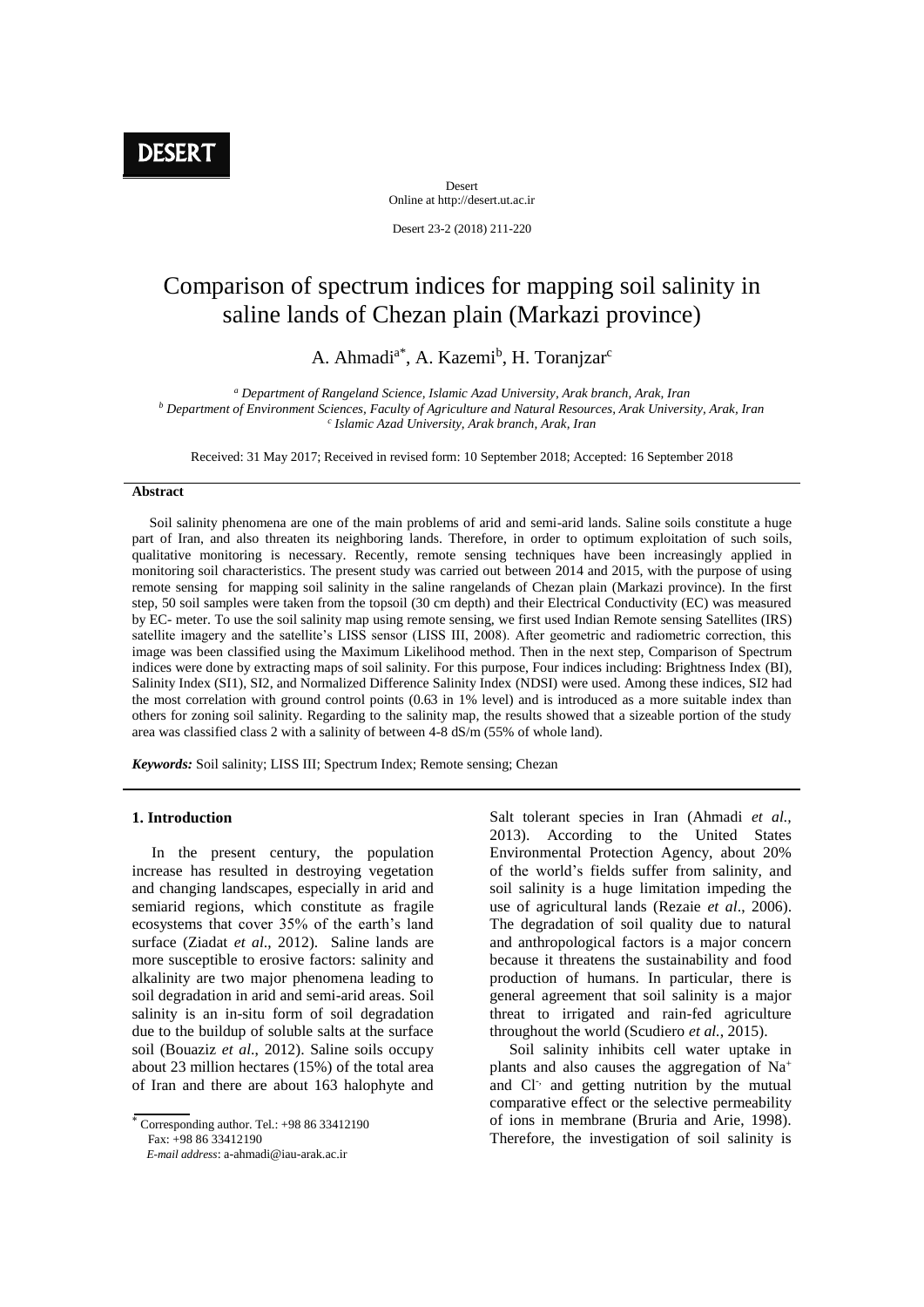essential for optimum exploitation of such soils, especially in agricultural activities.

 Salinity assessment and mapping are traditionally conducted by soil surveys and the interpolation of analytical results of soil samples. However, such conventional means of soil survey requires the investment of a great deal of time and funding (Wu *et al*., 2014). Current developments in the use of remotesensing technology in the mapping and managing of saline lands have led to increases in the speed and accuracy and decreases in related fees (Taher Kia, 1999). Remote sensing is superior to conventional methods for drought and salinity monitoring (Safari Shad *et al*., 2017), as this technology can predict soil salinity and provide impact assessment. It saves labor, time and effort when compared to conventional field measurements. The information derived from remote sensing tools is significantly objective, and covers a wide region, and the data provided gives us information on salt-affected soils of both spatial and temporal natures.(Abbas *et al*., 2013).

 Many studies have been conducted through satellite imagery to investigate salinity. Nawar et al. (2014)studied the potential of remote sensing in estimating and mapping soil salinity in the El-Tina Plain, Egypt. They constructed two predictive models based on the measured soil's electrical conductivity (ECe) and laboratory soil reflectance spectra were resampled to the Landsat sensor's resolution in keeping with the PLSR model. The results indicated that MARS is a more suitable technique than PLSR for the estimation and mapping of soil salinity, especially in areas with high levels of salinity. Dashtakian *et al*. (2009) used several methods to produce the soil salinity map of Marvast, (Yazd) including Brightness Index (BI), Normalized Difference Salinity Index (NDSI), Salinity Index (SI), Yazd Salinity Index (YSI), and the maximum likelihood and average of regression with some Bands. By analyzing and comparing methods with the actual soil salinity map, the most suitable methods for this region were found to be: 1. Average regression with standardized band 1,2 and 3. 2. Salinity index method.

 Azhirabi *et al.* (2015) used different vegetation-based indices such as SI1, SI2, SI3, BI, NDSI, PD322, IPVI and DVI, which were extracted from ETM+ (Landsat 7) to map soil salinity in the army field of Gorgan. Also, the brightness value was determined. Their results showed that among SIs, SI1 and SI2 had the highest capability to provide salinity maps with the most correlation with land data.

 Dehni and Lounis (2012) applied the remote sensing technique in mapping salt affected soils in the Oran region of Algeria. Their approach was to exploit the multi-spectral optical data from the LANDSAT ETM + to map surface states using indices of salinity and sodicity as: BI, NDSI, SI, ASI, Index of Salinity (using GIS and remote sensing), and finally SSSI "Soil Salinity and Sodicity Index". These indicators of salinity were tested in the Oran region using spectral sensor ALI (Advanced Land Imager) from satellite EO-1 (NASA from 2002 to 2006).

 Hakimzadeh and Vahdati (2018) monitored Electrical Conductivity (EC) for the soil salinity index and Organic Matter (OM) using IRS (LISS III) satellite images in the area of Harat (Yazd). Results showed that during the period stretching between 2008-2012 the organic matter content of all farmlands increased and the area of saline land decreased.

 Since most of the rangelands in Markazi province and Chezan plain have faced the danger of salinization and alkalization, this study was carried out with the purpose of capturing images using the IRS satellite's LISS III sensor, and comparing spectrum-indices to prepare the soil salinity map.

# **2. Materials and Methods**

### *2.1. Study area*

 The study area is located in the Chezan plain at the following coordinates: 49˚ 8' 22"E to 49˚ 10' 9"E and 33˚ 32' 5"N to 34˚ 33' 37"N (Fig. 1). This area has saline and alkaline soils dominated by *Comphorosma monspeliaca,* a halophyte range plant (Fig.2)*.* The average annual precipitation is about 255 mm and mean height is 1644 m a.s.l. The annual mean temperature of the study area is 14.2 C˚. According to soil taxonomy (2014), the gypsic and salic diagnostic horizons were separated and the study area's soil was classified in the aridic order.

# *2.2. Soil sampling*

 A sampling area of 500 hectares (2236 meter\*2236 meter) was selected for the preparation of soil salinity samples. 50 soil samples were collected from 0-30 cm depth of topsoil during the summer 2014. Sample locations were determined by GPS. Fig. 3 shows a satellite image of the sampling area, located in Chezan plain.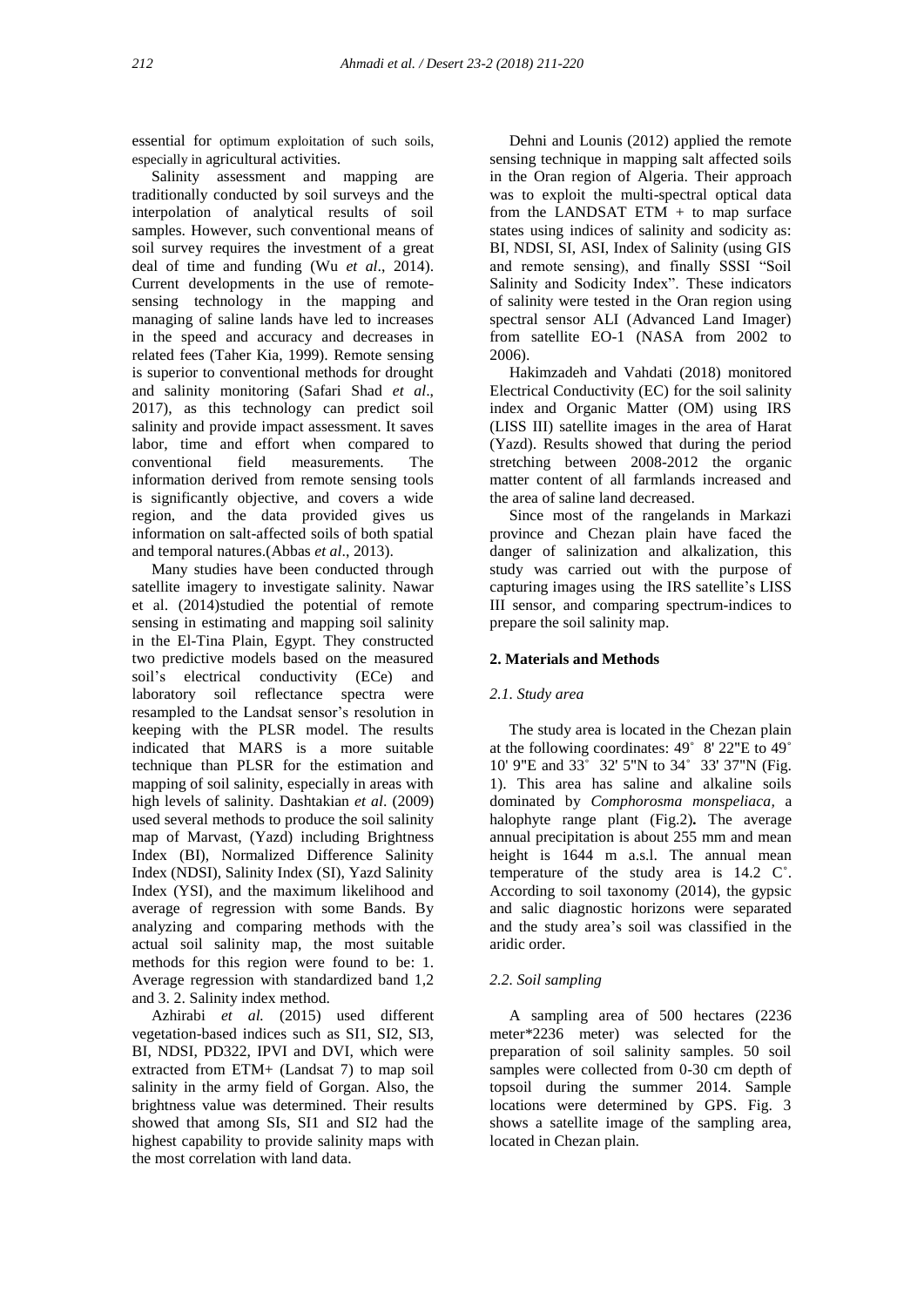

Fig. 2. Geographic location of study area and sampling points



Fig. 3. Vegetation type of Chezan saline rangelands including *Comphorosma monspeliaca* shrubs

# *2.3. Geometric correction and images classification*

 Definite and suitable parts of the land with a clear geographical location should be selected for geometric correction. These locations should

evidently have enough Ground Control Points (GCPs) with a proper distribution geometric correction. In the present study, 50 Ground Control Points were used, and the accuracy of geometric correction was calculated through RMSE (0.46).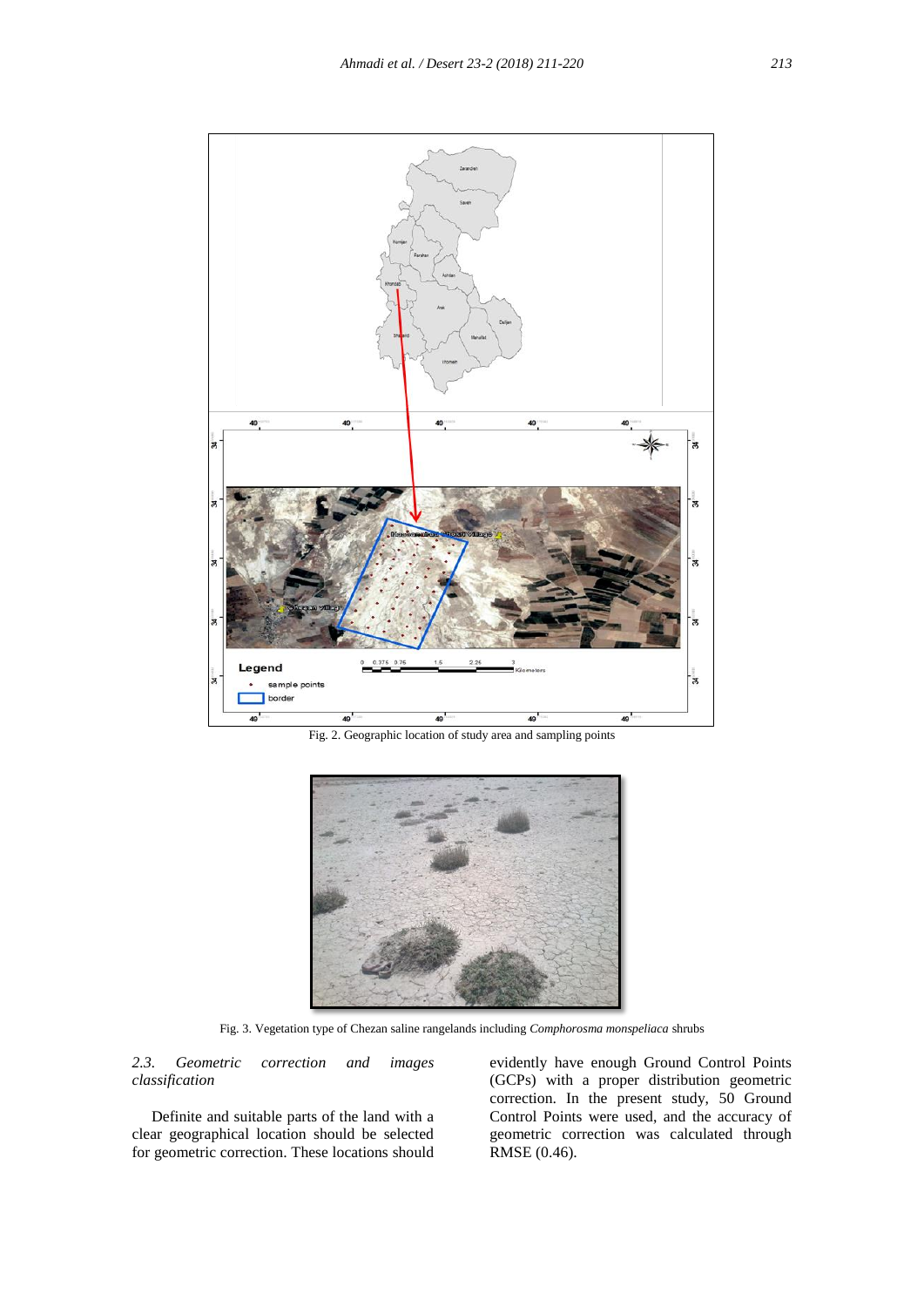The classification of satellite images was done in 3 classes of soil salinity including: class 1: low salinity, class 2: medium salinity, and class 3: high salinity. In the next step, class classification was calculated based on the Jefferies Matusita index and the maximum likelihood method, the results of which have been shown as maps (Fig.4 to Fig.8). The areas of each soil salinity class were calculated in ArcGIS ver. 10. Software (Table5).

 The Jeffries–Matusita (JM) distance is widely used as a separability criterion for optimal band selection and evaluation of classification results (Table 5). The Jeffries-Matusita distance measures the separability of two classes on a more convenient scale [2-0] in terms of B:  $J=2(1-e^{\Lambda T}B)$ 

#### *Normality test for spectrum indices*

 Regarding the different ability of each index in presenting a soil salinity map, first, data normality was tested using SPSS. As the significance for all indices and all collected soil data was more than 5%, null hypothesis will not rejected and data will be normal (Chahoki, 2010).

# **3. Results and Discussion**

# *3.1. Determination of best band combination and evaluation of the land use map accuracy*

 In selecting the best band combination, Table 1 was used. In this Table, Cohen's kappa coefficient and the total correction for different band combination of sensor LISSIII were observed. The results revealed that this sensor, with a band combination of band 1, MNF (Minimum Noise Fraction) 1, and PC1 which are settled in RGB, will show the highest accuracy, and thus were introduced as the best band combination.

| Table 1. Cohen's kappa coefficient and total accuracy of the band combination of different bands of LISSIII |  |  |  |  |
|-------------------------------------------------------------------------------------------------------------|--|--|--|--|
|                                                                                                             |  |  |  |  |

| Image type     | Band combination  | Cohen's kappa coefficient | Total accuracy |
|----------------|-------------------|---------------------------|----------------|
| <b>LISSIII</b> | Band 4,3,2        | 0.61                      | 64.15%         |
|                | Band 2,3, PC2     | 0.74                      | 78.10%         |
|                | Band1, MNF1, PC1  | 0.79                      | 86.60%         |
|                | Band3, PC1, MNF1  | 0.63                      | 69.21%         |
|                | Band 4, SAVI, 3   | 0.61                      | 72.78%         |
|                | Band 3, PC1, 1    | 0.66                      | 73.31%         |
|                | Band 2, PC1, NDVI | 0.65                      | 70.98%         |

 After assurance of correct classification, each soil salinity class area were calculated with Arc GIS.

#### *3.2. Image classification*

#### *Mapping soil salinity with spectrum indices*

 With remote sensing, the soil salinity index can be derived from image using mathematical process on main sensor's bands and many maps with spectrum characters could be extracted. The most important indices for soil salinity are: brightness index (BI), salinity index (SI), normalized different salinity index (NDSI), and others (Dehni and Lounis, 2012). Azhirabi *et al.* (2015) also used different vegetation-based indices such as SI1, SI2, BI, NDSI, etc., which were extracted from ETM+ (Landsat 7) to map soil salinity, and found, based on accuracy tests on studied indices that SIs had the most correlation with ground control points. In the present study, some spectral indices including: BI, NDSI, SI1, and  $SI2<sup>1</sup>$  were used and

1

different maps for each index were prepared. Creation classes were based on image interpretation and experimental data. Four salinity classes were determined. After applying map classification, produced maps were subjected to final processing. For this purpose, a 5\*5 filter was employed to decrease spatial diversity on maps.

#### *Correlation test of spectrum indices*

 The correlation among maps extracted from the indices and real data (ground control points) of the study area were collected after insurance of data normalization. The extracted map of spectral indices showed high correlation with the real soil map. (Table 4).

 In Table 7, the SI2 index had the most correlation with soil salinity (0.63 at level 1%). Also, the kappa coefficient and total classification accuracy were at 0.79 and 86.60%, respectively. These numbers resemble those of Hakimzadeh and Vahdati (2018), whose calculated accuracy classification and kappa coefficient were found to be equal to 82% and 0.72, respectively.

<sup>&</sup>lt;sup>1</sup> Salinity index 2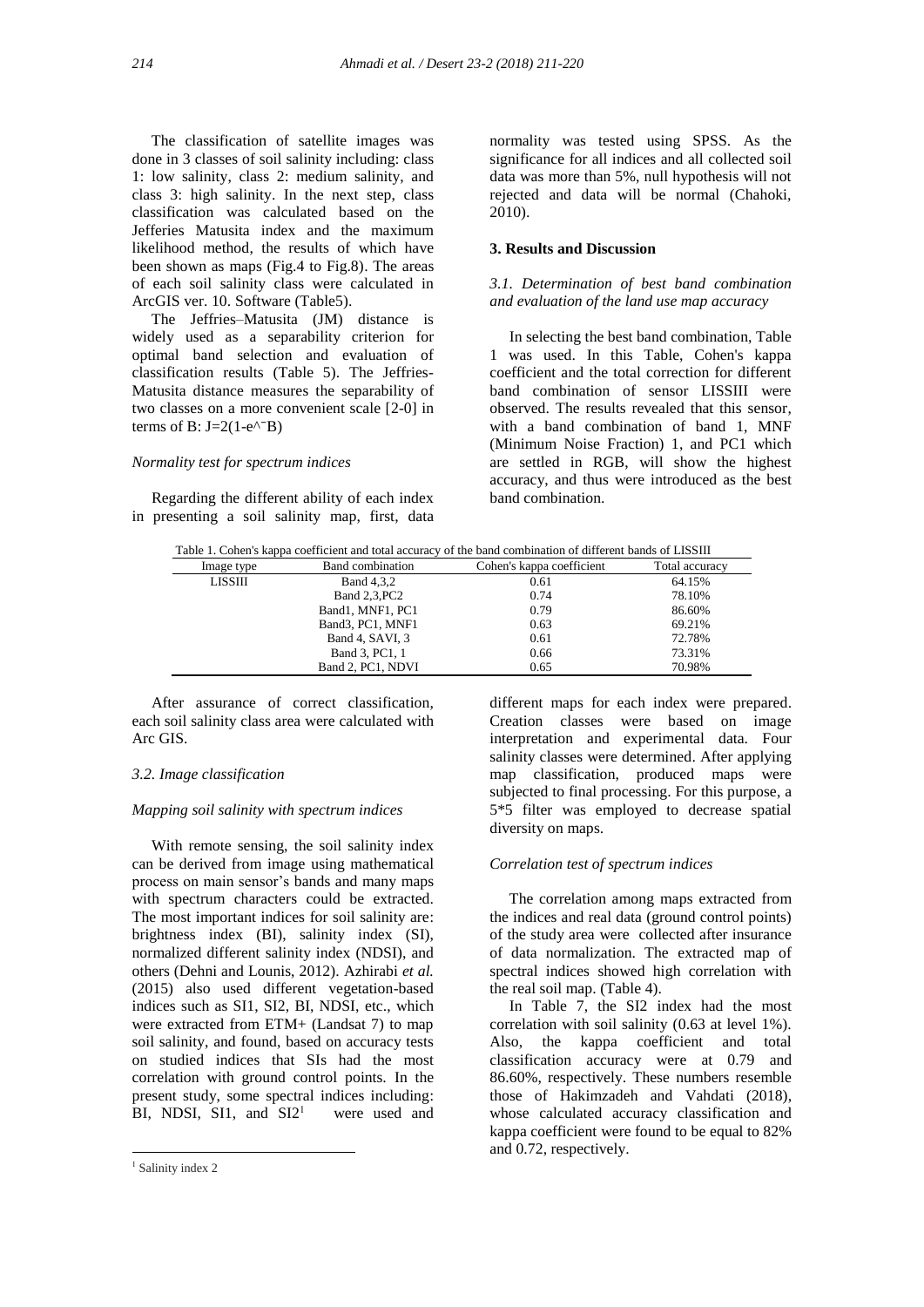So, for the evaluation of class accuracy other parameters such as user accuracy and producer accuracy must also be taking into consideration,

and the commission errors and omitted errors were also mentioned in Table 2.

| Index | <b>Salinity Class</b> | User accuracy | Producer accuracy | Commission | Omission |
|-------|-----------------------|---------------|-------------------|------------|----------|
|       | (dS/m)                |               |                   | errors     | errors   |
| ΒI    | 0-4                   | 77.50         | 64.75             | 8.5        | 4.35     |
|       | $4-8$                 | 94.57         | 91.46             | 6.76       | 7.80     |
|       | More than 8           | 83.61         | 91.75             | 9.46       | 7.45     |

 Having and omitted errors related to the classes of the soil salinity map for the SI2 index were investigated. The most and the least having errors were related to the 0-4 dS/m class (8.50) and over 8 dS/m class (9.46). In addition, the most and the least omitted errors were related to the more than 8 class and 0-4 dS/m.

| Table 3. Results of index normality test (Kolmogorov–Smirnov test) |                         |
|--------------------------------------------------------------------|-------------------------|
|                                                                    | Kolmogorov–Smirnov test |

|                        | SI1      | S <sub>I2</sub> | <b>NDSI</b> | BI       | EC1      |
|------------------------|----------|-----------------|-------------|----------|----------|
| Number                 | 50       | 50              | 50          | 50       | 50       |
| Average                | 140.36   | 1.946           | .1347       | 158.08   | 4.84     |
| Standard deviation     | 14.821   | 5.266           | .02648      | 12.673   | 1.638    |
| Absolute               | 0.130    | 0.126           | 0.202       | 0.114    | 0.109    |
| Positive               | 0.098    | 0.105           | 0.135       | 0.106    | 0.097    |
| Negative               | $-0.130$ | $-0.126$        | $-0.202$    | $-0.114$ | $-0.109$ |
| Kolmogorov-Smirnov Z   | 0.922    | 0.892           | 1.429       | 0.804    | 0.774    |
| Asymp. Sig. (2-tailed) | 0.364    | 0.404           | 0.304       | 0.537    | 0.587    |
|                        |          |                 |             |          |          |

 Table 4. reveals that SI2 has the most correlation with soil salinity. Therefore, the present map of this index was used as the soil

salinity map using remote sensing for the study area.

|                 |                            | BI        | SI1        | <b>NDSI</b> | SI <sub>2</sub> | EС |
|-----------------|----------------------------|-----------|------------|-------------|-----------------|----|
| BI              | Pearson Correlation        | 1         |            |             |                 |    |
|                 | $Sig. (2-tailed)$          |           |            |             |                 |    |
|                 | N                          | 50        |            |             |                 |    |
| SI1             | <b>Pearson Correlation</b> | $0.967**$ |            |             |                 |    |
|                 | $Sig. (2-tailed)$          | 0.000     |            |             |                 |    |
|                 | N                          | 50        | 50         |             |                 |    |
| <b>NDSI</b>     | <b>Pearson Correlation</b> | $0.290*$  | $0.417***$ | 1           |                 |    |
|                 | $Sig. (2-tailed)$          | .041      | 0.003      |             |                 |    |
|                 | N                          | 50        | 50         | 50          |                 |    |
| SI <sub>2</sub> | Pearson Correlation        | $0.989**$ | $0.983**$  | $0.358*$    | 1               |    |
|                 | $Sig. (2-tailed)$          | 0.000     | 0.000      | 0.011       |                 |    |
|                 |                            |           |            |             |                 |    |

N 50 50 50 50 EC Pearson Correlation 2.6 0.52 -0.084 0.63<sup>\*\*</sup> 1 Sig. (2-tailed) 0.661 0.722 0.560 0.663

N 50 50 50 50 50 \*\* represents significance at the 0.01 level (2-tailed)

\* represents significance at the 0.05 level (2-tailed)

 The result of the study revealed that the electrical conductivity of the Chezan plain ranges between 2.4 to 8 dS/m. After an

observed classification of the maximum likelihood method, the soil salinity map was extracted (Fig 4).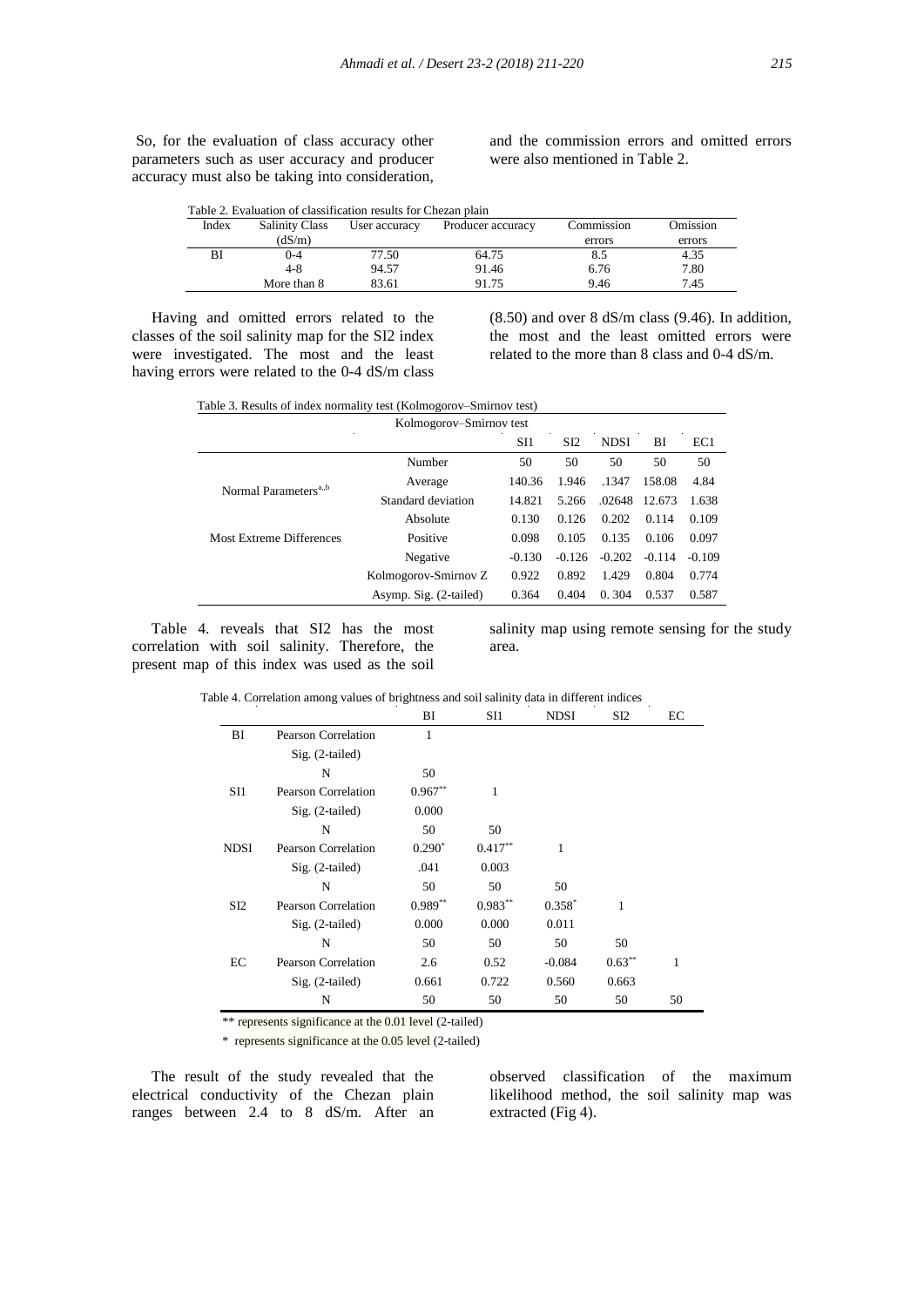

Fig. 4. Soil salinity classification map of the Chezan plain extracted from LISSIII image

|                          | Table 5. Separation of EC classes based on the Jefferies Matusita index (LISSIII image) |  |  |  |  |  |
|--------------------------|-----------------------------------------------------------------------------------------|--|--|--|--|--|
| Soil salinity class dS/m | Jefferies Matusita index LISSIII                                                        |  |  |  |  |  |
| $EC$ 0-4                 | 1.91                                                                                    |  |  |  |  |  |
| EC 4-8                   | 1.93                                                                                    |  |  |  |  |  |
| FC > 8                   | 1.90                                                                                    |  |  |  |  |  |

## *3.2. Classification accuracy*

 Having errors, show that each area of land is a class that does not truly belong to that class, and omitted errors show the amount of land area of a class that belongs to other classified classes. The most and the least omitted errors are related to the class 8 d S/m and above which equals11.71, and the 0-4 dS/m class equals 7.63 and the most and the least omitted errors are related to class 4-8 and class 0-4 dS/m, respectively (Table 6).

# *3.3. Soil salinity classes areas*

 Table 7 represents the area of each class and area percentage of the related class.

# **BI (brightness index) map**

 Figure 5 shows the map extracted from the BI index in which most of the area has a salinity that lies between 4-8 ds/m (class 2).

Table 6. Accuracy evaluation of classification results

| Year | Salinity class dS/m | User accuracv | Producer accuracy | Having error | Omitted error |
|------|---------------------|---------------|-------------------|--------------|---------------|
| 2008 | 0-4                 | 92.37         | 95.51             | 7.63         | 4.49          |
|      | $4-8$               | 93.22         | 89.81             | 7.58         | 10.19         |
|      | More than 8         | 88.29         | 82.83             |              | 7.17          |
|      |                     |               |                   |              |               |

|                     | Table 7. Areas of each soil salinity class in Chezan plain (2008) |             |
|---------------------|-------------------------------------------------------------------|-------------|
| Soil salinity class | Areas (hectare)                                                   | Area $(\%)$ |
| 0-4                 | 1349.8239                                                         | 15.29       |
| $4 - 8$             | 7897.4901                                                         | 55.55       |
| more than 8         | 7456, 2572                                                        | 29.15       |
| total               | 4671.8824                                                         | 100         |



Fig. 5. Map of soil salinity extracted from BI index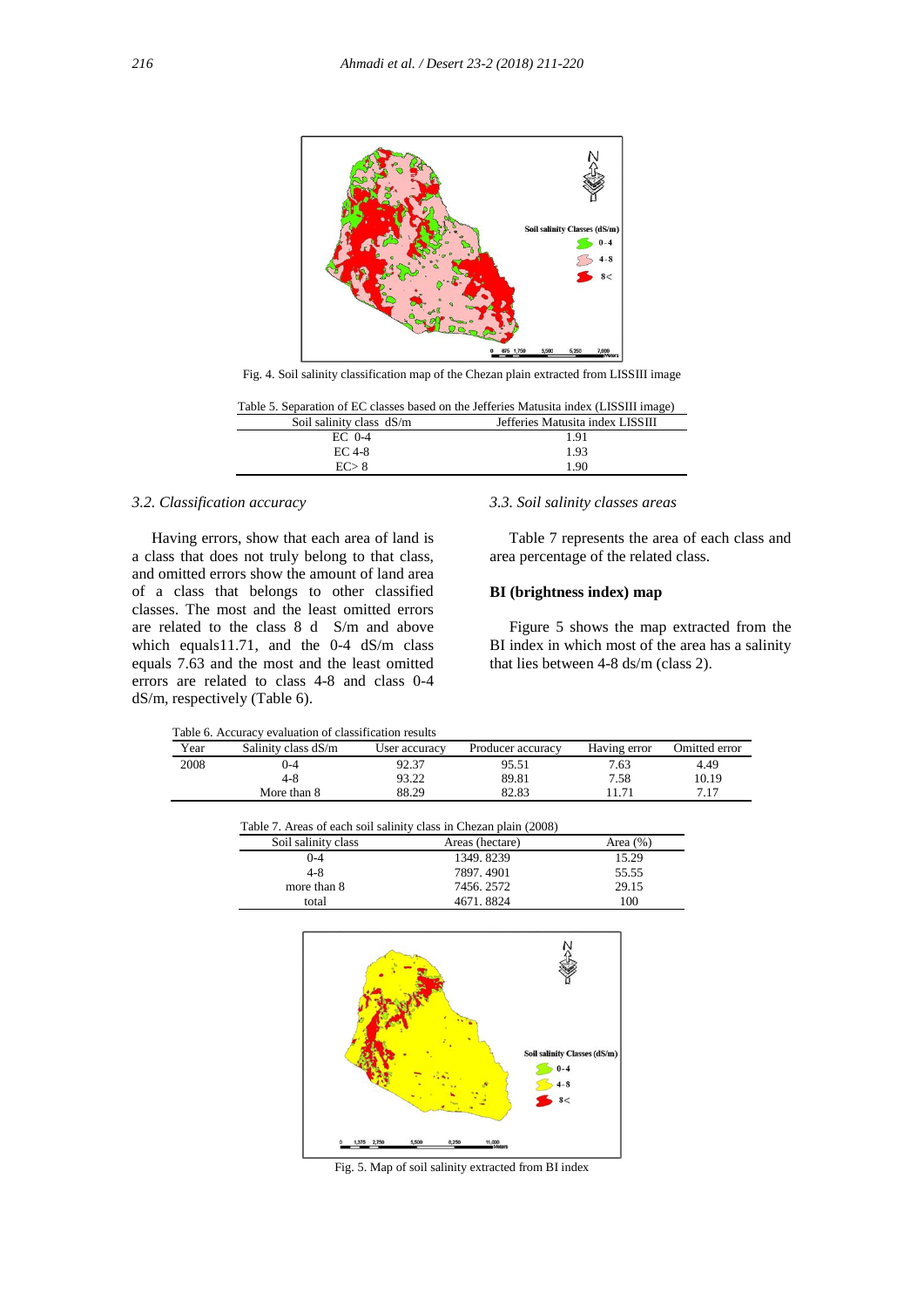*NDSI (Normalized Difference Salinity Index) map*

 Figure 6 reveals the map derived from the NDSI index. Most areas of land are located in classes 1 and 2 (salinity of 0-4 and 4-8 dS/m.).

#### *SI1 (salinity index 1) map*

 Figure 7, which was concluded from the study area's salinity index reveals that most areas of land are class 2 (EC 4-8 dS/m).



Fig 6. Map of soil salinity extracted from NDSI index



Fig 7. Map of soil salinity extracted from SI1 index

# **SI2**

The most areas of land are class 2, meaning a salinity of 4-8 dS/m (Similar to SI1).

 Figure 6 represents the map extracted from salinity index 2 for the investigated location.



Fig. 8. Map of soil salinity extracted from SI2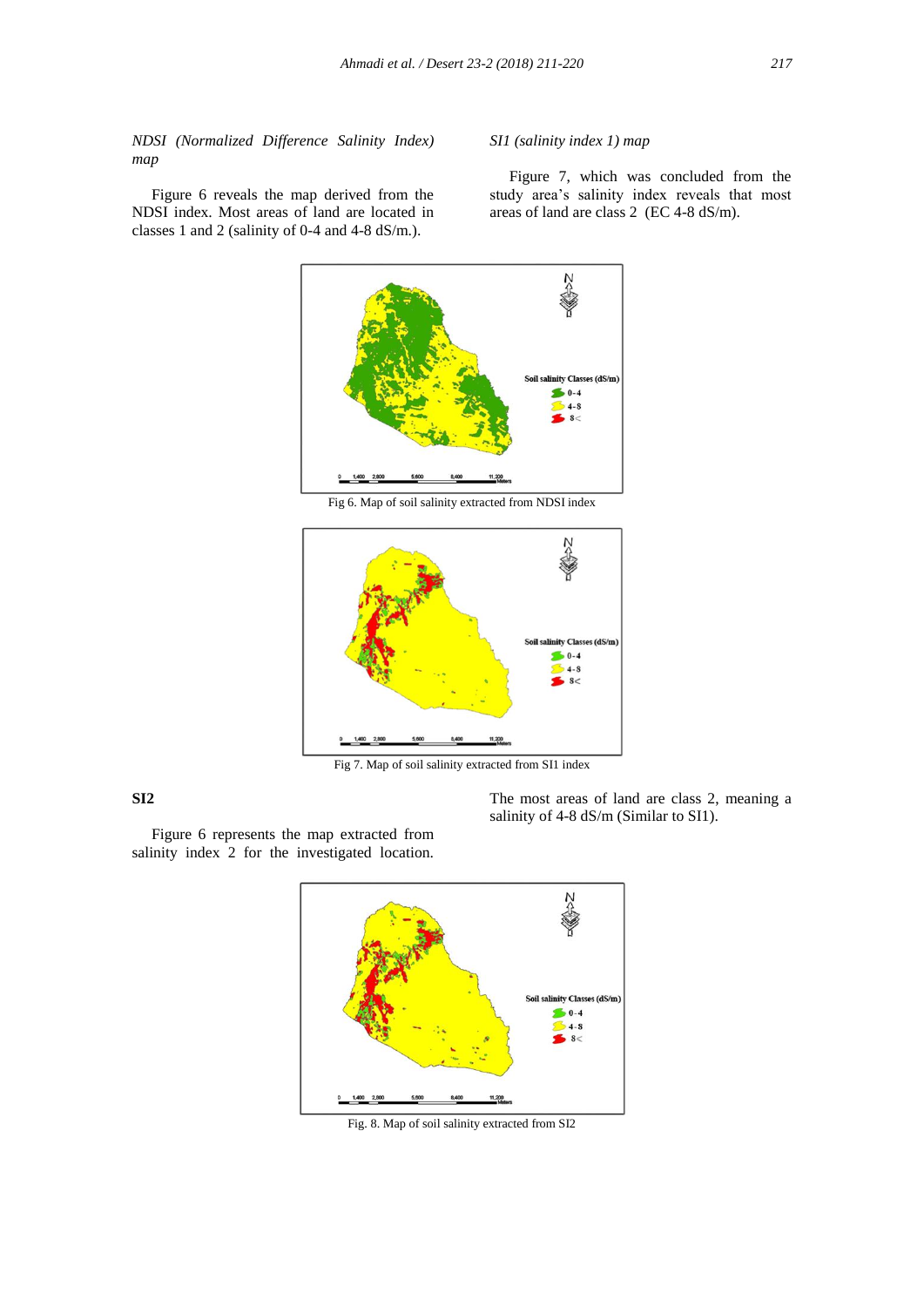As mentioned before, SI2 has the most correlation in level 0.01 with soil salinity. Therefore, the present map of this index was used as map of soil salinity for the study area. In table 8, the area of each class and its percentage (based on SI2 map) vis-à-vis the whole area is presented.

|  | Table 8. Areas of different soil salinity classes based on SI2 index for Chezan plain<br>Soil salinity classes<br>Area (hectare)<br>Area percentage |          |       |  |  |  |
|--|-----------------------------------------------------------------------------------------------------------------------------------------------------|----------|-------|--|--|--|
|  |                                                                                                                                                     |          |       |  |  |  |
|  | $_{0-4}$                                                                                                                                            | 438.084  | 4.96  |  |  |  |
|  | 4-8                                                                                                                                                 | 7646.388 | 86.65 |  |  |  |
|  | more than 8                                                                                                                                         | 739.886  | 8.38  |  |  |  |
|  | total                                                                                                                                               | 8824.592 | 100   |  |  |  |

 Several studies have shown that image enhancement techniques consisting of spectral indices (e.g., NDVI, SI, NDSI, TNDVI) have a great potential in enhancing and delineating soil salinity detail in an image. For example, Zhang *et al.* (2011) found and emphasized that identifying salt-affected soils based on the image enhancement method, represented by the salinity index, yields better results than individual bands, due to its ability to enhance the saline patches by suppressing the vegetation. Allbed *et al*. (2014) also reported that the high performance of combined models for mapping soil salinity is attributed to: (i) the spatial resolution of the images; (ii) the great potential of the enhanced images, derived from SI, by enhancing and delineating the spatial variation of soil salinity. Shamsi *et al*. (2013) found that using an image enhancement method (Salinity Index (SI)) reduced estimation errors and increased the model's efficiency.

 According to the extracted maps, the northern and western lands of study area are more saline. This may be due to land form and topsoil conditions. Because soil salinity spectral reflectance is affected by the physical-chemical properties of soil: quality and mineralogy of salt, together with soil moisture, color and surface roughness (Allbed *et al*., 2014) The result also indicates that the measured spectral reflectance and IRS data have great potential for predicting and mapping soil salinity. This finding is in agreement with Hakimzadeh and Vahdati (2018) who indicated that remote sensing data, especially IRS-LISIII, are highly efficient in the detection of soil salinity.

#### **4. Conclusions**

 Soil salinity, either naturally occurring or human-induced, is a serious global environmental problem, especially in arid and semi-arid regions. This is a complex dynamic process with serious consequences for the soil , not to mention its geochemical, hydrological, climatic, agricultural, and economic impacts. Being a severe environmental hazard, the frequent detection of soil salinity and assessment of its extent and severity at an early stage become very important at both local and regional scales. Traditionally, soil salinity was assessed via collecting in situ soil samples and analyzing those samples in the laboratory. Undertaking this method, especially over a large area, is expensive and time-consuming. Remote sensing represents a good alternative for monitoring and mapping changes in soil salinity.

 Remote sensing data have been used extensively to identify and map saline areas, and the potential of remote sensing for assessing and mapping soil salinity is enormous. Multispectral satellite sensors are the preferred method for mapping and monitoring soil salinity, largely due to the low cost of such imagery and the ability to map extreme surface expressions of salinity.

 The present study demonstrates the potential of using IRS satellite data (LISIII sensor) for characterizing soil salinity and environmentally degraded lands in the Chezan plain in Markazi province. Combining the spectrum indices technique with remote data for the assessment and monitoring of salt-affected soil over a large area provides a reliable variety of indicators to address land degradation by salinization.

 In this research, four indices including BI, SI1, SI2, and NDSI were used, and among them, SI2 was found to have the most correlation at 0.63 at the 0.01 level was as the more suitable factor for mapping soil salinity. Regarding to the salinity map of this index, most areas of land were class 2 with a range of 4-8 dS/m. Based on soil salinity maps, studies revealed that the soils of the study area, because of the high evaporation of saline groundwater, are exposed to salinity. Areas lying to the north and west were found to be more saline. Special management and deepening water tables are a way of preventing the continuing tendency of salinification. Also salt-tolerant and saltabsorbent plants and crops could be planted in such places in order to reduce soil salts, keeping in mind that the climate is one of the most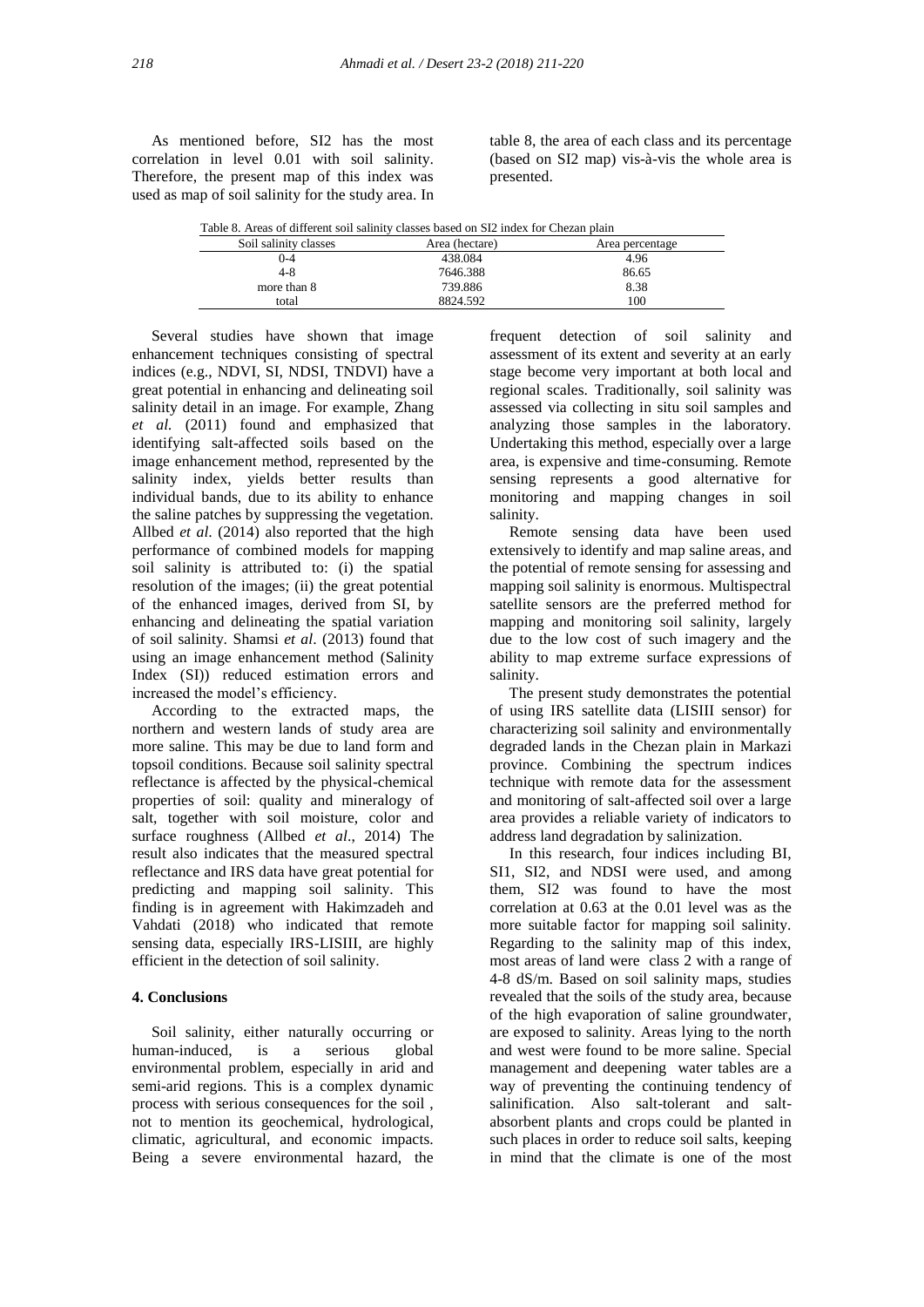important factors as well. The results of the study revealed that in the mapping of soil salinity, the use of remote sensing techniques are better because of their high accuracy and low cost. However, regarding the low separation and radiometric power of sensors, salinity changes are not tangible and traceable. Salinity is a parameter that indirectly reflects waves (contrary to vegetation cover) Thus, in order to achieve the best index we need high resolution and more vast extended areas to obtain the best results, so as to define the reliable local index.

 This study offered a good method for the quantitative mapping of soil salinity over a large area with multispectral reflectance data. Further research could be done to reduce spectral noise in multispectral imaging and refine prediction models to improve the accuracy in the quantitative mapping of soil salinity.

#### **Acknowledgment**

 Special thanks to the research and technology department of Islamic Azad University, Arak branch, for their financial and spiritual support, who made this study possible.

#### **References**

- Abbas, A., S. Khan, N. Hussain, M. A. Hanjra, S. Akbar, 2013. Characterizing soil salinity in irrigated agriculture using a remote sensing approach. Physics and Chemistry of the Earth, 55-57; 43–52.
- Adel, M. A., Mahmoud, I. Mohd Hasmadi, M. S. Alias, A. Mohamad Azani. 2016. Rangeland Degradation Assessment in the South Slope of the Al-Jabal Al-Akhdar, Northeast Libya Using Remote Sensing Technology. Journal of Rangeland Science, 6; 73- 81.
- Ahmadi, A., M. Gomarian, M. Sanjari, 2013. Variations in Forage Quality of Two Halophyte Species, *Camphorosma monspeliaca* and *Limonium iranicum* at Three Phenological Stages. Journal of Rangeland Science, 3; 245-251.
- Alkuwari, N.Y., M.F. Kaiser. 2011. Impact of North Gas Field development on land use/landcover changes at Al Khore, North Qatar, using remote sensing and GIS. Applied Geography, 31; 1144-1153.
- Allbed, A., L. Kumar, P. Sinha, -2014. Mapping and Modelling Spatial Variation in Soil Salinity in the Al Hassa Oasis Based on Remote Sensing Indicators and Regression Techniques, Remote Sensing, 6; 1137-1157.
- Azhirabi, R., B. Kamkar , A. Abdi, 2015. Comparison of different indices adopted from Landsat images to map soil salinity in the army field of Gorgan. J. of Soil Management and Sustainable Production, 5; 173-186.
- Baboo, S., M.R. Devi. 2011. Geometric Correction in Recent High Resolution Satellite Imagery: A Case

Study in Coimbatore, Tamil Nadu. International Journal of Computer Applications, 14; 32-37.

- Bouaziz, M., J. Matschullat, R. Gloaguen, 2011. Improved remote sensing detection of soil salinity from a semi-arid climate in Northeast Brazil. Comptes Rendus Geoscience, 343; 795-803.
- Bradley, A.P., 1997. The use of the area under the ROC Curve in the evaluation of machine learning algorithms, Pattern Recognition, 30; 1145-1159.
- Bresler, E., R. J. Wagnet, A. Laurter, 1984. Statistical analysis of salinity and texture effects on spatial variability of soil hydraulic conductivity. Soil Sci. Soc. Am. G, 78; 16-25.
- Bruria, H., N. Arie, 1998. Physiological response of potato plants to soil salinity and water deficit, Plant science, 137; 43- 51.
- Dashtekian, K., M. Pakparvar and J. Abdollahi, 2009. Study of soil salinity preparing methods by using landsat images in Marvast. Iranian journal of Range and Desert Research, 15; 139-157.
- Dehni, A., M. Lounis, 2012. Remote Sensing Techniques for Salt Affected Soil Mapping: Application to the Oran Region of Algeria. Procedia Engineering. 33; 188-198.
- Metternicht, G.I., J.A. Zinck, 2003. Remote sensing of soil salinity: potentials and constraints. Remote Sensing of Environment, 85; 1-20.
- Moustafa,M. M., A. Yomota, 1998. Spatial modeling of soil properties for subsurface drainage projects. Jour. Irrigation and Drainage Eng, 124; 218-228.
- Nawar, S., H. Buddenbaum, J. Hill, J. Kozak, 2014. Modeling and Mapping of Soil Salinity with Reflectance Spectroscopy and Landsat Data Using Two Quantitative Methods (PLSR and MARS), Journal of Remote Sensing, 6; 10813-10834.
- Odeh, I. O. A., A. B. McBratney, D. J. Chittlebourough, 1995. Further results on pridictioin from terrain attributes: heterotopic cokriging and regressionkriging. Geoderma, 67; 512-236.
- Peter, J., L.S.M. Vaughan, D.L. Corwin, D.G. Gone, 1995. Water content effect on soil salinity prediction, A geostatistecal study using co-kriging. Soil Sci. Soc. Am. Jour., 59; 1146-1156.
- Rezaie, M. A., R. A. Khavari Nezhad and H. Fahimi. 2006. The effect of natural soil salinity on myeloperoxidase activates of two types of cotton. Fundamental science of IAU, 62; 79-89.
- Safari Shad, M., A. Ildoromi, D. Akhzari, 2017. Drought Monitoring Using Vegetation Indices and MODIS Data (Case Study: Isfahan Province, Iran). Journal of Rangeland Science, 7; 148-159.
- Scudiero, E., T. H. Skaggs, D. L. Corwin, 2015. Regional-scale soil salinity assessment using Landsat ETM+ canopy reflectance. Remote Sensing of Environment, 169; 335–343.
- Shamsi, F.R.S., Z. Sanaz, A.S. Abtahi, 2013. Soil salinity characteristics using moderate resolution
- Soil survey staff. Keys to soil Taxonomy, 2014. 12th Edition, United States Department of Agriculture Natural Resources Conservation Service. 361 pages.
- Taher kia, H., 1996. The principles of remote sensing, Jahad-E- Daneshgahi publication, 504 pages.
- Wu, W., A. S. Mhaimeed, W.M. Al-Shafie, F.Ziadat, B. Dhehibi, V. Nangia, E. De Pauw-, 2014. Mapping soil salinity changes using remote sensing in Central Iraq. Geoderma Regional, 2–3; 21–31.
- Zarei Chahoki, M.A., 2010. Analysis of problems in SPSS, University of Tehran Publication, 360 pages.